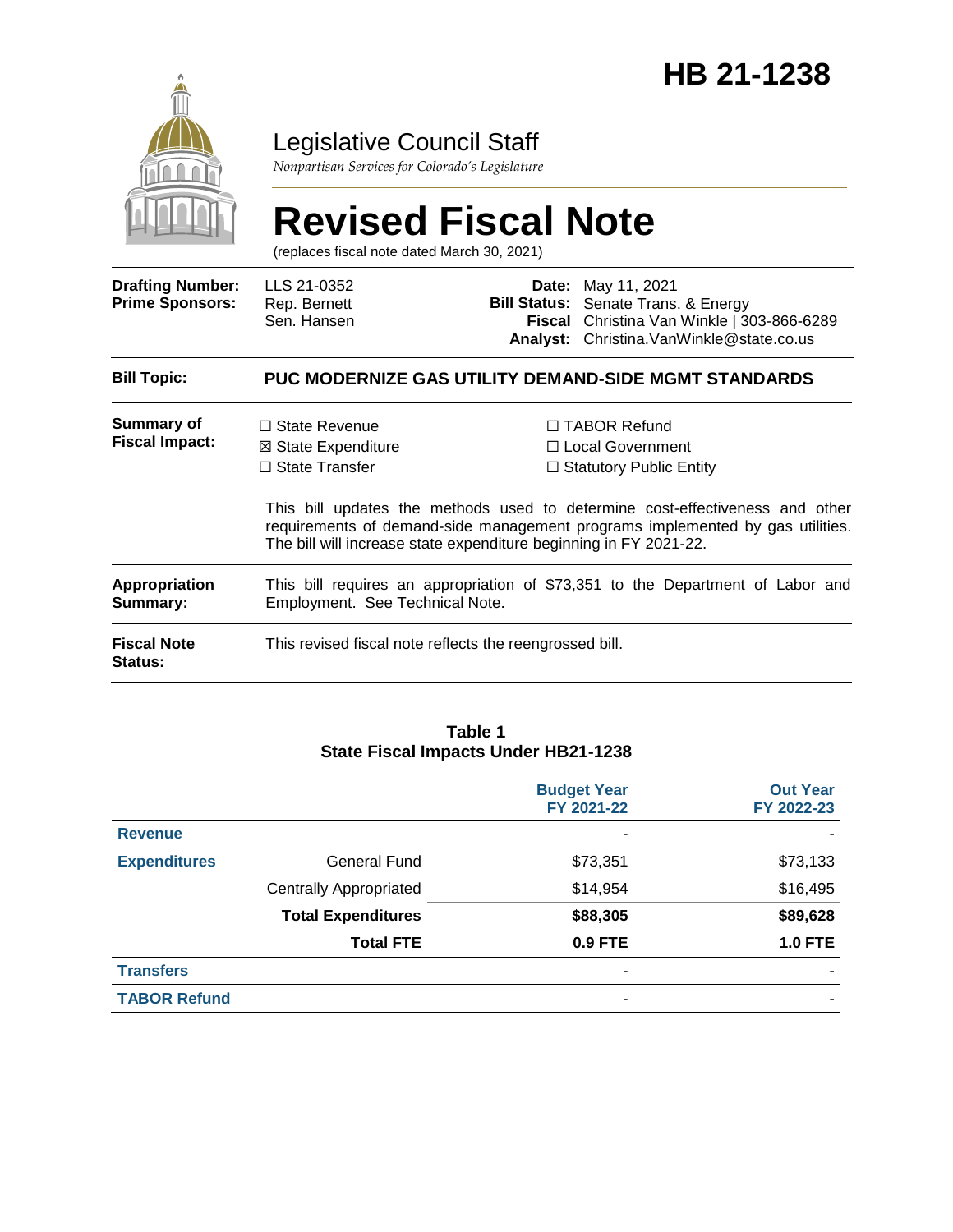Page 2

# Page 2<br>May 11, 2021 **HB 21-1238**

# **Summary of Legislation**

This bill revises the requirements of gas utility demand-side management (DSM) programs beginning in 2022, including updates to the methods used to determine cost-effectiveness. In considering the cost-effectiveness of DSM programs, the Public Utilities Commission (PUC) is required to consider the avoided costs to ratepayers resulting from the reduced consumption of natural gas. Avoided costs must include carbon dioxide and methane emissions based on the most recent assessment by the federal government on the social cost of carbon and the social cost of methane. In calculating the avoided cost of methane emissions, the PUC is required to account for natural gas leakage during extraction, processing, transportation and delivery by the gas public utility and combustion of natural gas by end-users.

The bill also makes various changes to the current gas utility DSM program requirements, including:

- adding behind-the-meter thermal renewable sources to the definition of DSM programs;
- allowing the PUC to deem innovative technologies with the potential for significant energy saving impact cost-effective;
- establishing minimum expenditures that must be targeted to customers in income-qualified households;
- revising expenditure target requirements; and
- adding savings targets and budget control mechanisms to the approval process for gas DSM programs, aligned with the existing process that applies to electric DSM programs; and
- adding labor standards for work performed under a gas DSM program.

### **Background**

Demand-side management programs aim to reduce end-use natural gas consumption in a cost effective manner, and are defined in statute as programs that support energy efficiency, conservation, and load management. This bill adds behind-the-meter thermal renewable sources to that definition.

Under current law, a utility's annual expenditure target for DSM programs must be equal to at least 0.5 percent of total revenues from its sales customers in the prior year. This bill revises that requirement by directing the PUC adopt an estimated budget for DSM program that is commensurate with the energy savings targets established by the commission, which must be consistent with achieving the greenhouse gas reduction targets.

Finally, current PUC rules consider avoided greenhouse gas emissions to be a non-energy benefit of gas utility DSM programs. This benefit is incorporated into the cost-effectiveness of a gas utility DSM portfolio by multiplying the initial total resource cost ratio, which excludes consideration of avoided emissions and other societal benefits, by 1.05 to reflect the value of the avoided emissions and other societal benefits. This bill requires gas utilities to use the social cost of carbon and social cost of methane developed by the federal government to account for the non-energy benefits of gas DSM programs.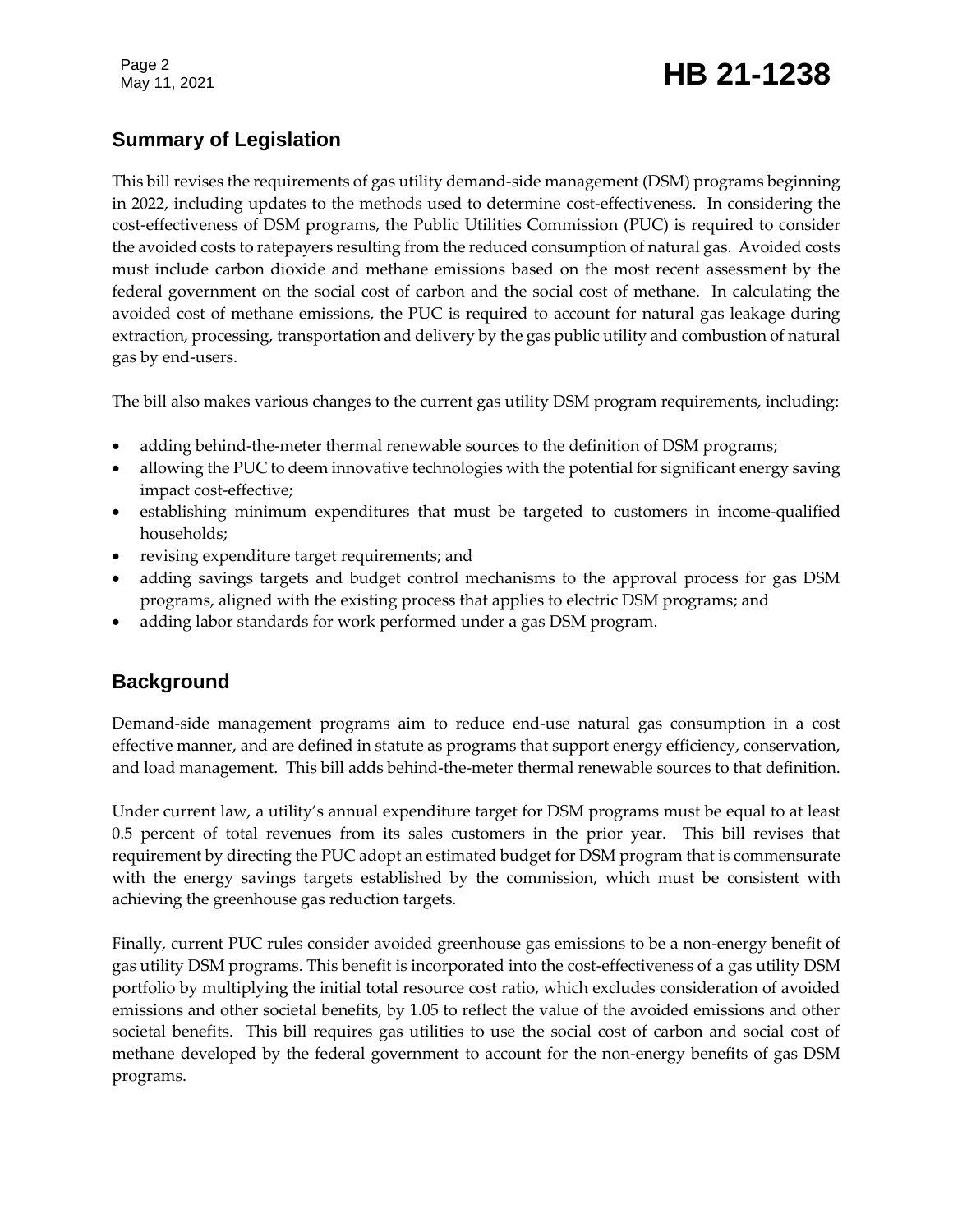# **State Expenditures**

This bill will increase expenditures in the Department of Labor and Employment by \$88,305 and 0.9 FTE in FY 2021-22 and \$89,628 and 1.0 FTE in FY 2022-23 and ongoing. The bill will minimally increase workload in the Department of Regulatory Agencies and the Department of Public Health and Environment beginning in FY 2021-22. These costs are reflected in Table 2 and discussed below.

#### **Table 2 Expenditures Under HB21-1238**

|                                           | FY 2021-22 | FY 2022-23     |
|-------------------------------------------|------------|----------------|
| Department of Labor and Employment        |            |                |
| <b>Personal Services</b>                  | \$65,801   | \$71,783       |
| <b>Operating Expenses</b>                 | \$1,350    | \$1,350        |
| <b>Capital Outlay Costs</b>               | \$6,200    |                |
| Centrally Appropriated Costs <sup>1</sup> | \$14.954   | \$16,495       |
| <b>Total Cost</b>                         | \$88,305   | \$89,628       |
| <b>Total FTE</b>                          | $0.9$ FTE  | <b>1.0 FTE</b> |

<sup>1</sup> *Centrally appropriated costs are not included in the bill's appropriation.*

**Department of Labor and Employment**. The Department of Labor and Employment requires one full-time staff member to develop and maintain a certified contractor list. This staff person will contact apprenticeship sponsors to obtain a list of contractors and employers affiliated with their registered apprenticeship program. There are an estimated 150 apprenticeship sponsors within the mechanical, plumbing, and electrical occupations, and each sponsor may be affiliated with multiple contractors. This fiscal note assumes that each apprenticeship sponsor will require 12 hours of work to collect the necessarily information to compile the certified contractor list, which will be updated annually. Staff costs have been prorated to reflect the General Fund pay date shift. See the Technical Note below about the provisions of the bill affecting the Department of Labor and Employment.

**Public Utilities Commission**. The bill's specified commencement date of 2022 is consistent with or near the time when gas utilities will be filing their DSM plans with the PUC. As a result, the changes proposed in this bill can be incorporated into the regular filing deadline for gas utility DSM plans. This bill will require modifications to the commission's current rules for gas DSM, but these changes can be incorporated into rules in the ordinary course of business.

**Department of Public Health and Environment**. The bill requires the PUC to collaborate with the Air Quality Control Commission (AQCC) to ensure emissions reductions through gas DMS programs are accounted for in meeting the state's greenhouse gas reduction goals. The AQCC can accomplish this workload within existing staffing resources.